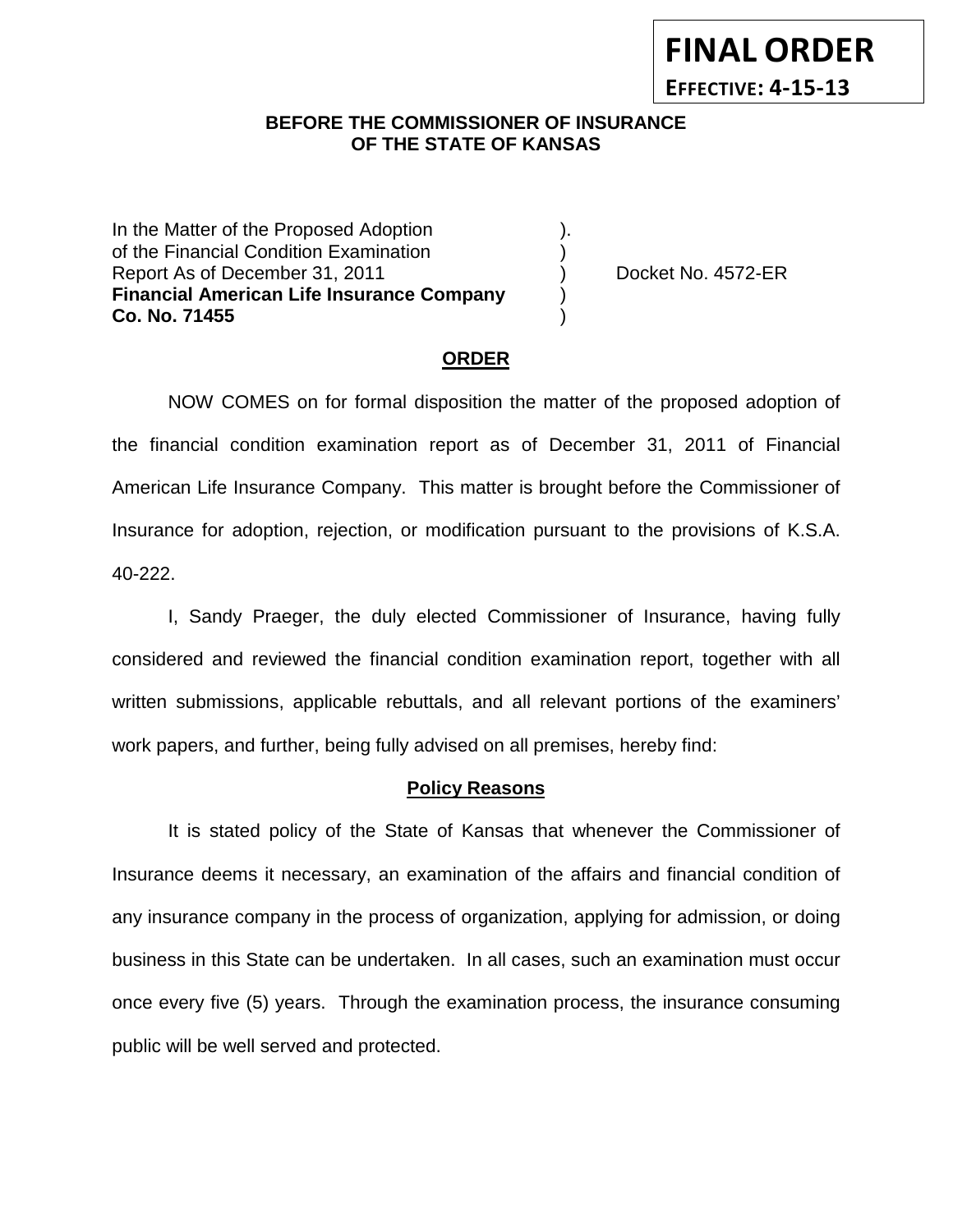#### **Findings of Fact**

1. The Commissioner of Insurance has jurisdiction over this matter pursuant to K.S.A. 40-222.

2. An examination of Financial American Life Insurance Company was undertaken by the Kansas Insurance Department and was completed on January 25, 2013.

3. The examiner-in-charge tendered and filed with the Kansas Insurance Department a verified written report of the examination within thirty (30) days following completion of the examination, to wit, on January 25, 2013.

4. Following receipt of the verified report, the Kansas Insurance Department transmitted the report to Financial American Life Insurance Company on March 4, 2013, with a duly executed notice advising the company of its opportunity to prepare and submit to the Kansas Insurance Department a written submission or rebuttal with respect to any and all matters contained in the report. Financial American Life Insurance Company was further advised that any written submission or rebuttal needed to be filed with the Kansas Insurance Department no later than thirty (30) days after receipt of the verified report.

5. Financial American Life Insurance Company filed a written acceptance of the verified report on March 21, 2013.

6. Based upon the written submission tendered, Financial American Life Insurance Company took no exceptions to matters contained in the verified report.

7. Within thirty (30) days of the end of the time period allowed for written submission or rebuttal, the Commissioner of Insurance fully reviewed the report,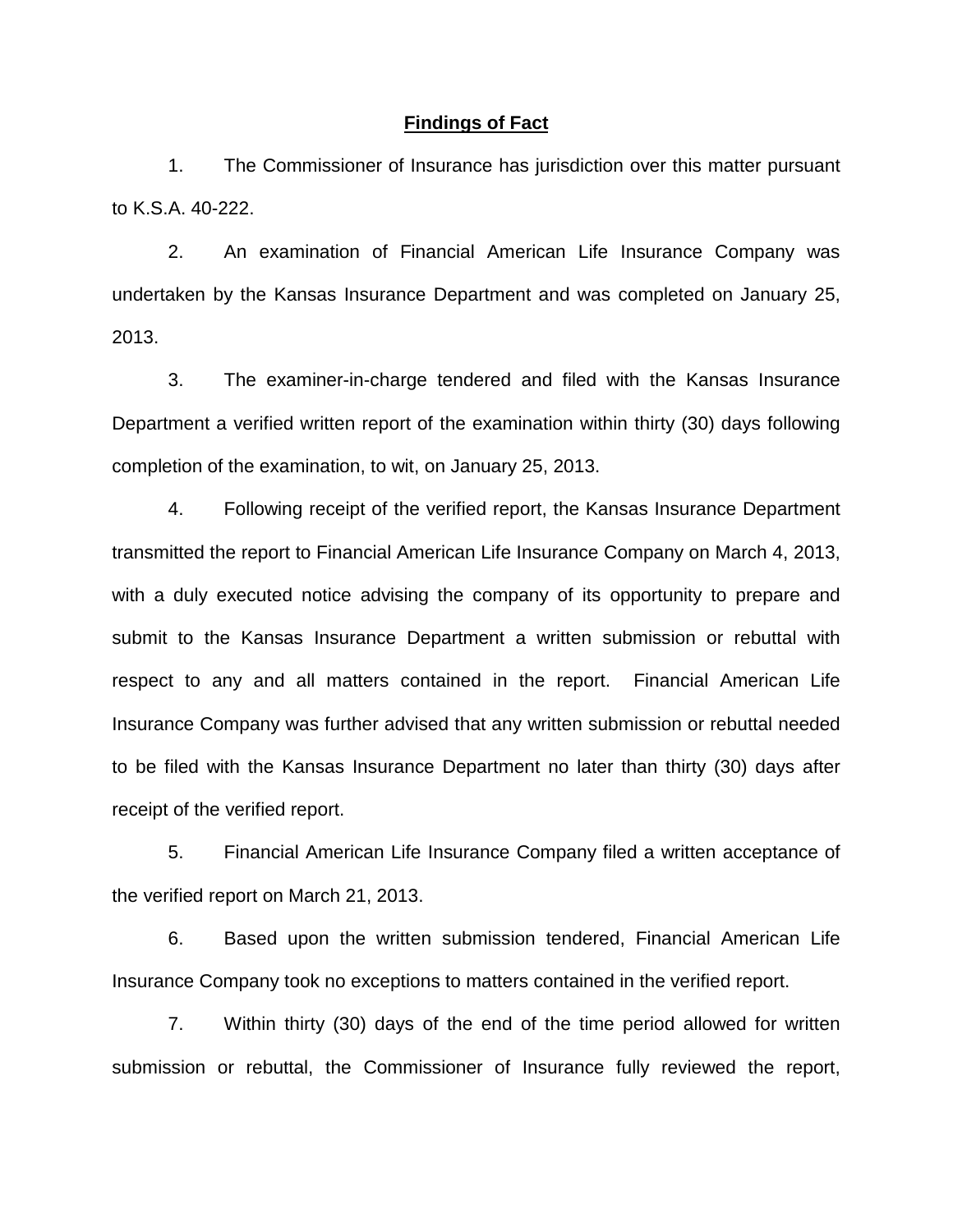together with all written submissions and rebuttals provided by Financial American Life Insurance Company. The Commissioner of Insurance further reviewed all relevant workpapers.

8. No other written submissions or rebuttals were submitted by Financial American Life Insurance Company.

### **Conclusion of Law**

9. K.S.A. 40-222(k)(2) provides:

"Within 30 days of the end of the period allowed for the receipt of written submissions or rebuttals, the commissioner shall fully consider and review the report, together with any written submissions or rebuttals and any relevant portions of the examiners workpapers and enter an order:

- (A) Adopting the examination report as filed or with modification or corrections. If the examination report reveals that the company is operating in violation of any law, regulation or prior order of the commissioner, the commissioner may order the company to take any action the commissioner considers necessary and appropriate to cure such violations; or
- (B) rejecting the examination report with directions to the examiners to reopen the examination for purposes of obtaining additional data, documentation or information, and refiling pursuant to subsection (k); or
- (C)call and conduct a fact-finding hearing in accordance with K.S.A. 40- 281 and amendments thereto for purposes of obtaining additional documentation, data, information and testimony."
- 10. Based upon the Findings of Fact enumerated in paragraphs #1 through #8

above, the financial condition examination report as of December 31, 2011 of Financial

American Life Insurance Company should be adopted.

## **IT IS THEREFORE, BY THE COMMISSIONER OF INSURANCE, ORDERED THAT:**

1. The financial condition examination report as of December 31, 2011 of

Financial American Life Insurance Company hereby is adopted.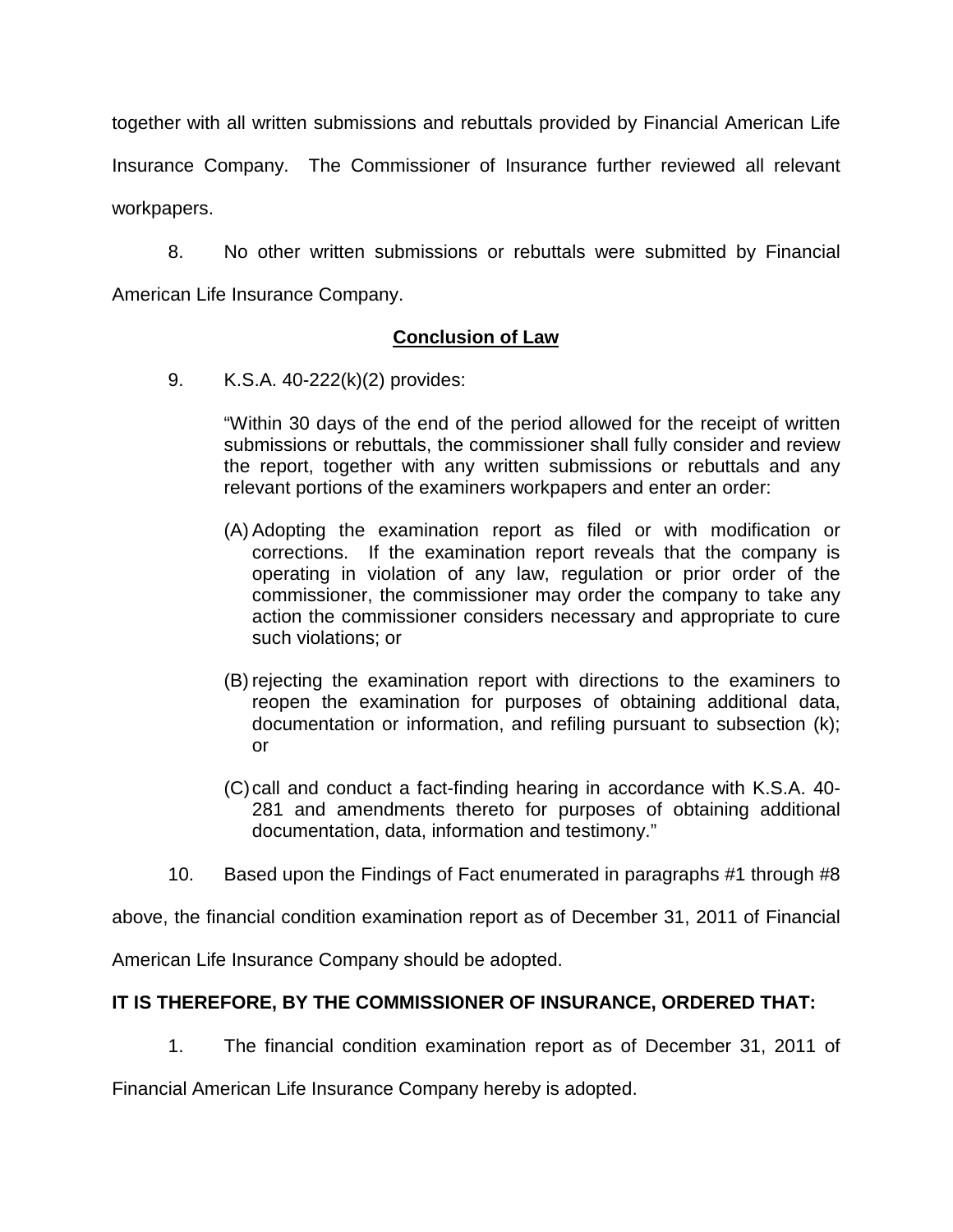2. The Commissioner of Insurance retains jurisdiction over this matter to issue any and all further Orders deemed appropriate or to take such further action necessary to dispose of this matter.

**IT IS SO ORDERED THIS \_26th\_ DAY OF MARCH, 2013 IN THE CITY OF TOPEKA, COUNTY OF SHAWNEE, STATE OF KANSAS.**



| S/ Sandy Praeger          |
|---------------------------|
| Sandy Praeger             |
| Commissioner of Insurance |
| By:                       |
| /s/ John Wine_            |
| John Wine                 |
| <b>General Counsel</b>    |

# **NOTICE OF RIGHTS TO HEARING AND REVIEW**

**Within fifteen (15) days of the date of service of this Order,** Financial American Life Insurance Company may submit a written request for a hearing pursuant

to K.S.A. 77-537 and K.S.A. 77-542. Any request for a hearing should be addressed to

the following:

John Wine, General Counsel Kansas Insurance Department 420 S.W. 9<sup>th</sup> Street Topeka, Kansas 66612